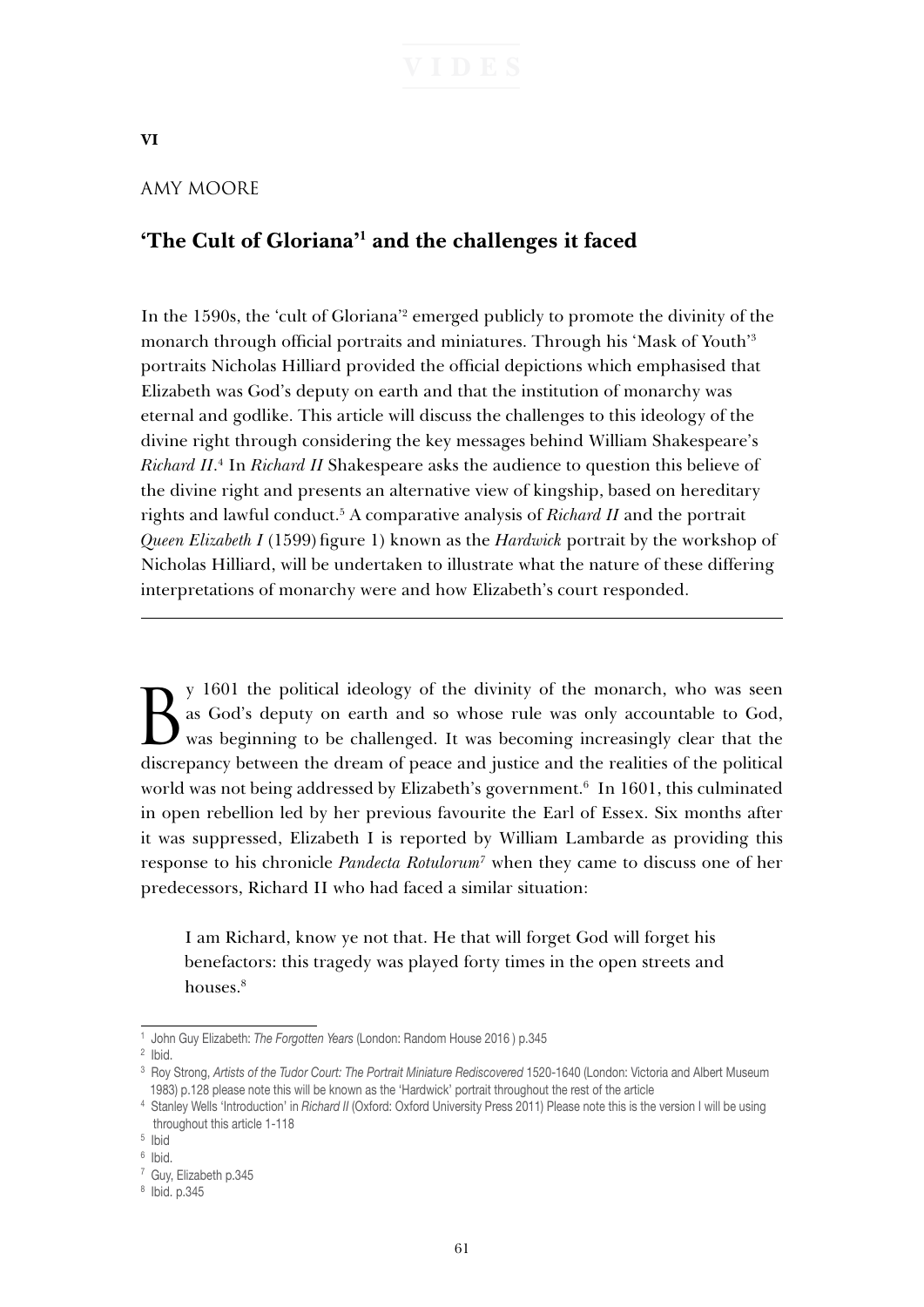Guy suggests that Elizabeth believed that the Earl of Essex, by criticising her rule as well as rebelling, had forgotten to respect the divine royal status and through doing so, had sinned against God. Guy argues Elizabeth is recognising that like Richard, due to her childlessness, she was vulnerable and the question of succession was still unresolved which had led to instability in the realm.<sup>9</sup>



Figure 1. *Queen Elizabeth I,* Workshop of Nicholas Hilliard (1599) Oil on Canvas, 88" x 66.5", Hardwick Hall reproduced with permission of the National Trust

This political world which it seems Elizabeth and her government were largely ignoring was, as Guy suggests, one of the most unstable in history.10 This was due to the unresolved question of succession as well as the social and economic crisis of the time, with high food prices due to several harvest failures as well as the long war with Spain.11 During this period there were areas of contention with her closest advisers

<sup>&</sup>lt;sup>9</sup> William Shakespeare 'Introduction' in *Richard II* (Oxford: Oxford University Press 2011) Please note this is the version I will be using throughout this article 1-118

<sup>10</sup> Ibid

<sup>11</sup> Ibid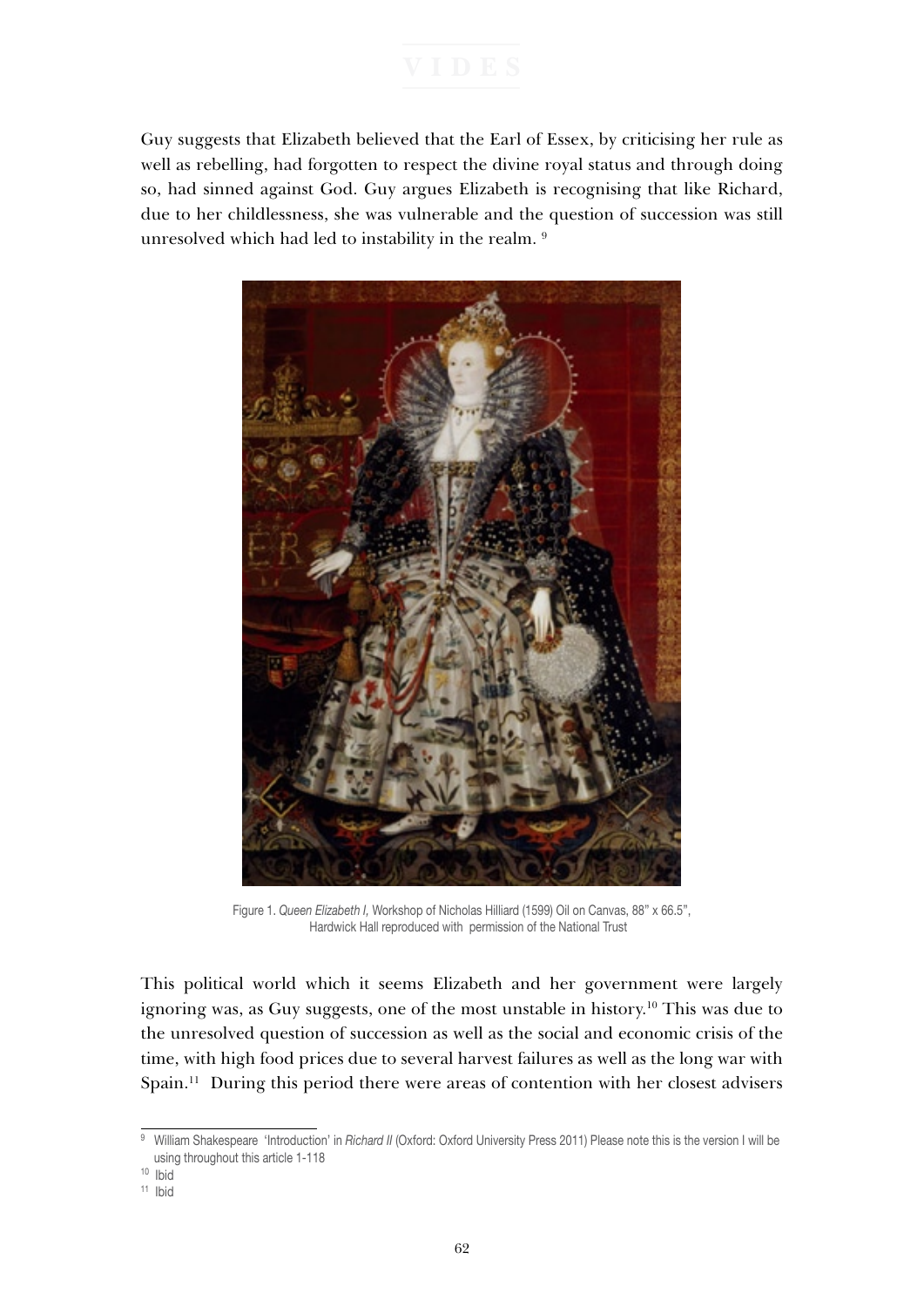especially William Cecil. Cecil's priority at this time was more about ensuring the security of the Protestant realm whereas Elizabeth was more focused on securing the rights of the divinely appointed monarch. The granting of Royal Monopolies became one area where the policy of the monarch was questioned by the wider public, especially in parliament. This controversy, fuelled by public opinion led Elizabeth to take a course of action that was anathema to her, that of having to make concessions regarding these monopolies to parliament, so she could secure the finances needed to continue the war in Ireland. These finances were only granted once these concessions were agreed. Elizabeth found herself being held accountable to public opinion for the conduct of her ministers and councillors to ensure the funding she required.12 Guy suggests that after this episode there were still some councillors who were unhappy and 'Elizabeth might not have believed herself accountable to the people but the problem now was that others did.'13

Elizabeth and her government recognized that much of her power came from being able to sanctify her persona through using imagery and unauthorised images challenged this power base. The mytholgising of her virginity was also utilised as part of a 'calculated projection of her unique place and role.'14 Elizabeth's government issued various proclamations throughout her reign to try and control the royal image such as in 1563, where controls over anything that 'gave royal offence'15 led to only authorised prototypes being used. These authorised prototypes provided a standard depiction of Elizabeth which included 'a head of hair loaded with crowns and powdered with diamonds, a vast ruff or farthingale and pearls.'16 This control was tightened in the 1590s as it was recognized that the realistic image of Elizabeth would need to be abandoned. It was thought that any lifelike depiction would emphasise the fact that the succession had not been secured as Elizabeth was childless.

There was also a general hostility to the idea of an unmarried female who was childless having any power.<sup>17</sup> In 1594 a decision was taken that the official image of Elizabeth would be one of ageless beauty. The standardised face pattern for royal portraits was then developed by Nicholas Hilliard and his workshop based on this image. These pictures produced in the 1590s onwards have been given the title 'the Mask of Youth'18 as they were used to promote this ideal of eternal youth and beauty rather than any form of reality. The key of any depiction was to highlight the glory of the nation through emphasizing the magnificence of the dress and the jewels that Elizabeth wore rather than focusing on Elizabeth as an individual. The primary aim of the state portrait was also to invoke an image of immortalisation of the monarch which

 $12$  Ibid

<sup>13</sup> Ibid p. 361

<sup>&</sup>lt;sup>14</sup> Howard Maurice, *The Tudor Image* (London: Tate Gallery 1995)<br><sup>15</sup> Roy Strong Gloriana: *The Portraits of Queen Elizabeth I* (London: Thames and Hudson, 1987) p. 147<br><sup>16</sup> Ellis Waterhouse Painting in Britain 1530-1790 Julia Walker (ed) (London: Duke University Press 1998) p. 77-99

<sup>18</sup> Strong, *Artists of the Tudor Court*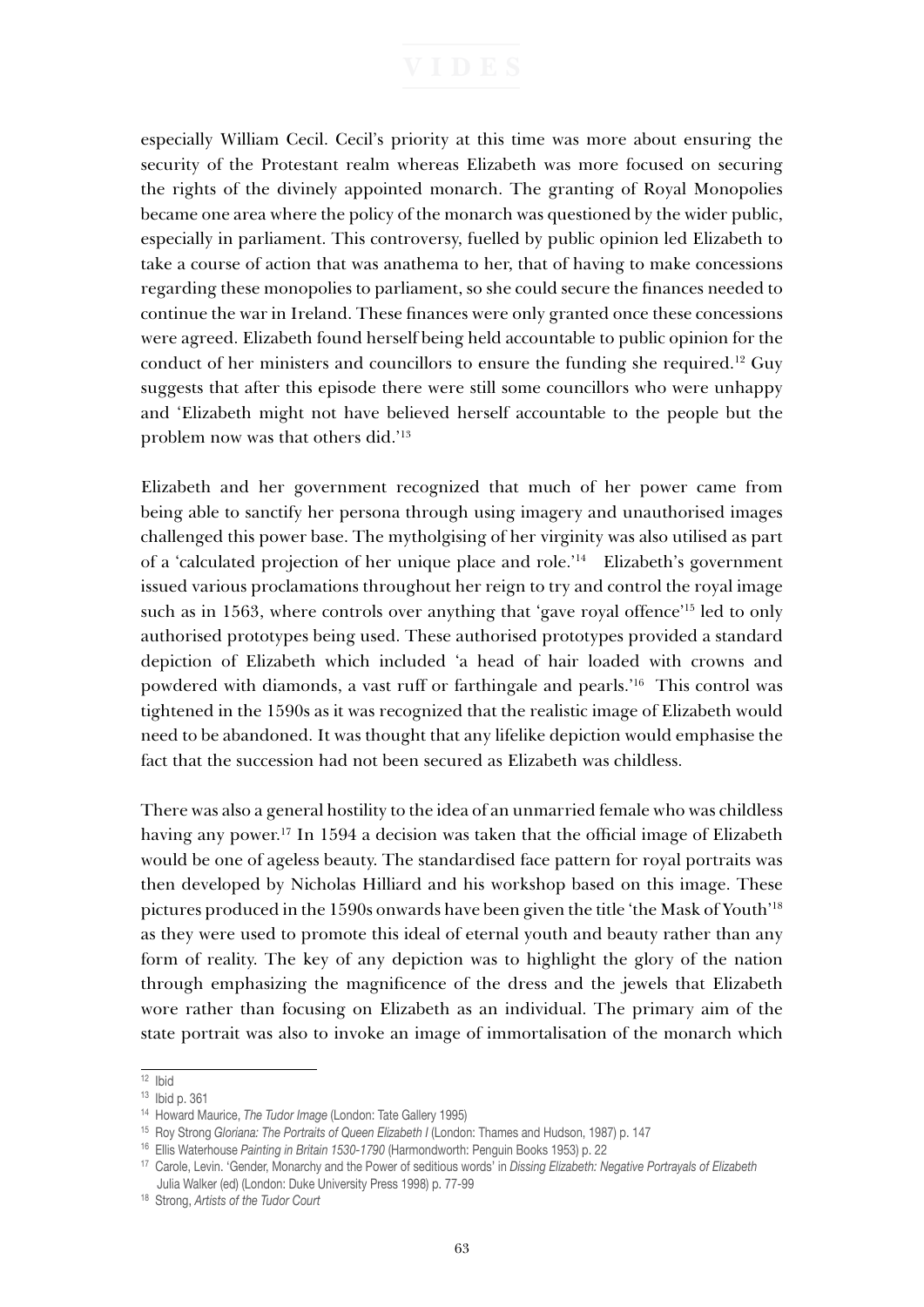reflected the humanist appeal to antiquity where Elizabeth became the embodiment of kingship.19

Royal portraits were owned by a narrow section of society and were often commissioned by prominent nobles, such as the *Hardwick* portrait. This portrait exemplifies the desire of the nobility to highlight the power and social standing of the buyer as well as portraying this 'Mask of Youth' imagery.20 It was commissioned by Elizabeth, Countess of Shrewsbury and completed in about 1599.21 It was hung at Hardwick Hall in the Long Gallery where it would have had the most impact on visitors, becoming a focal point as it was becoming fashionable to assemble these portraits as part of a collection. At this time the portrait had already become what Strong calls the 'outmoded aesthetic and typifies how out of touch this official version of the glory of kingship had become. This can be seen by the fact that the portrait is characterized by a 'rigid, hieratic expression and almost depicted as an impersonal image.'<sup>22</sup> This is reinforced by the emotionless face which is part of this 'mask of youth'. Instead the sacred nature of the monarch as well as the glory of the nation is the most prominent feature. The ornate dress and the jewels along with the fan are all part of the symbolism used to promote this message.23 The gown incorporates the imagery of royal celebration as well as dominance. Two illusory messages of peace and youth are symbolized by the fan with is a possible allusion to Cynthia, the moon goddess, who was the symbol of youthful regeneration.24 The naturalistic animals in the gown do seem to contrast with the mask-like face but this could, instead of portraying any form of realism, be sending out a political message. The message is that the peaceful realm of England provides refuge against any threat or monster and the monarch is implacable against this threat. The portrait also contains pearls, symbols of purity, emphasising monarchial chastity and virtue. The other standard symbols of the Tudor monarchy are present, including the white and red flowers which seems to emphasise the unity that the Tudors have brought to the nation.

This lack of reality began to fuel an alternative view of how the monarch should be portrayed.25It can be argued that Shakespeare's *Richard II* was part of this questioning of the official portrayal. Shakespeare's historical sources included Holinshed's *Chronicles of England, Scotland and Ireland* (1577)<sup>26</sup> but historical accuracy was not his primary aim. He was more focused on considering the contemporary political situation. A special performance *was* commissioned by the supporters of the Earl of Essex just before the rebellion in 1601. It was seen to have resonance with some of the

<sup>25</sup> Andrew, Hadfield. *Shakespeare and Republicanism* (Cambridge: Cambridge University Press 2008)

<sup>19</sup> Strong, *Gloriana: The Portraits of Elizabeth I* 

<sup>20</sup> Strong, *Artists of the Tudor Court*

<sup>21</sup> Strong, *Gloriana: The Portraits of Elizabeth* I p.150 22 Hardwick Hall *Hardwick Hall* (National Trust 1996) p.65 23 Strong, *Gloriana: The Portraits of Elizabeth I* 

<sup>24</sup> Hannah Betts 'The Image of this Queen so Quaynt': *The Pornographic Blazon' in Dissing Elizabeth: Negative Representations of Gloriana* (Post Contemporary Intervention) ed. Julia Walker (London: Duke University) p. 153-185

<sup>26</sup> Hadfield. *Shakespeare and Republicanism* p.150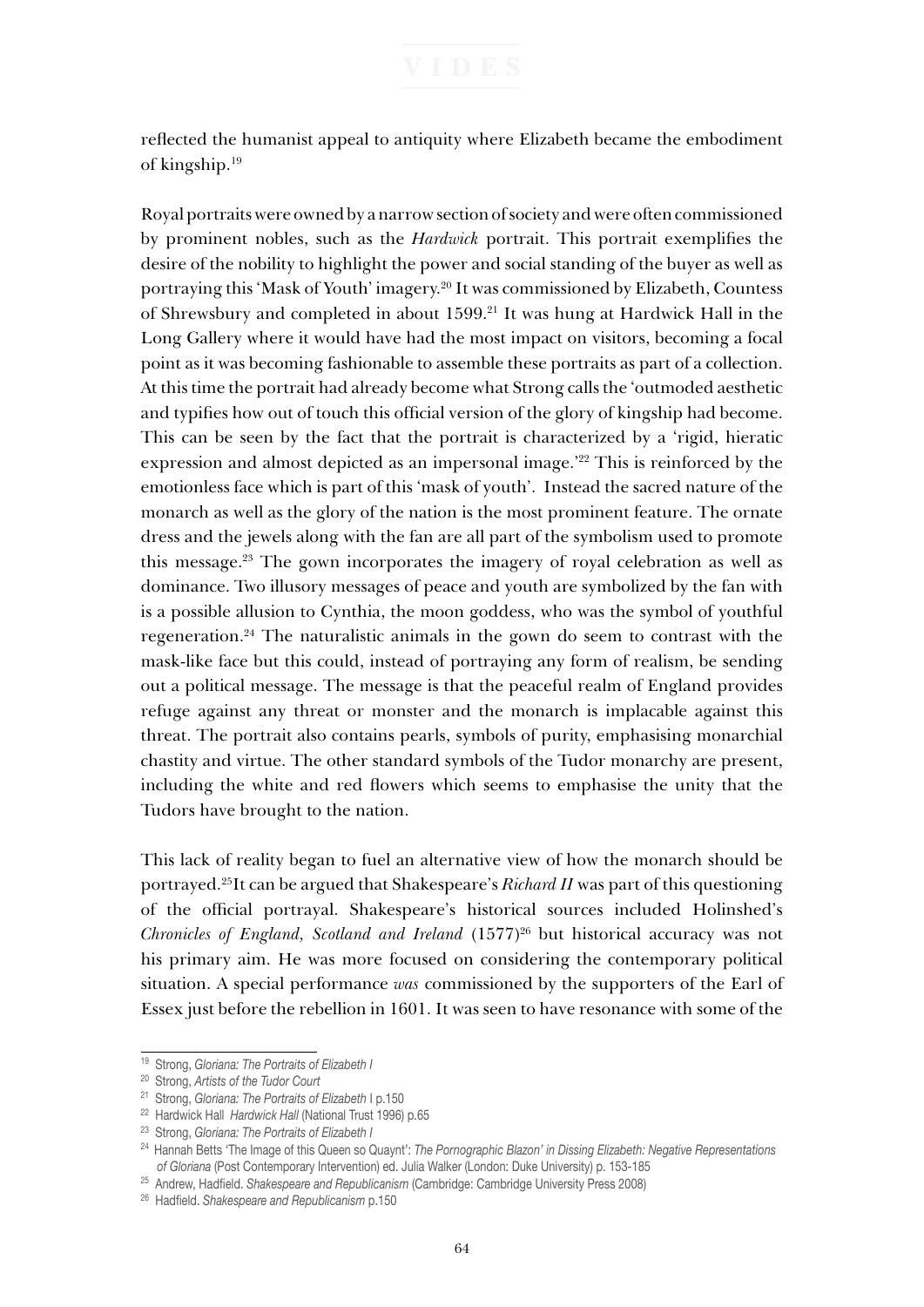key aims of the rebellion, such as the removal of bad councillors. Wells sees *Richard II* as the 'Divine Right Play'<sup>27</sup> as the crucial debate revolves around the question as to whether it is acceptable for the monarch to rule outside the law, even if they are God's deputy on earth.28 Initially Shakespeare seems to endorse the view, as Gaunt warns the Duchess of Gloucester that she cannot take revenge on God's appointed for the murder of her husband,

GAUNT God's is the quarrel, for God's substitute, His deputy anointed in his sight hath caused his death, the which if wrongfully let heaven revenge, for I may never lift An angry arm against his minister.  $(I. 2. 36-41.)^{29}$ 

It can be argued that as the play progresses the divine right is questioned by what Hadfield calls Republicanism.30 Republicanism was at the time an intellectual conviction that it was necessary to control the power of the monarch by establishing a means of ensuring that there were virtuous advisers, who would have the constitutional right to counsel the monarch and influence his or her actions, so they acted within the limits of the law.31 This form of republicanism was propagated in the universities, as well as the Inns of Court, and was promoted through theatrical productions such as Marlow's *Tamburlaine the Great part I*. <sup>32</sup> Hadfield argues that even if Shakespeare was not directly influenced by this group, he was potentially interested in exploring how political institutions function. He was also interested in how individuals came to occupy offices of state, whether it was by virtue or favouritism.<sup>33</sup> These interests are highlighted throughout *Richard II* but they are used specifically as justification for Bolingbroke's rebellion. Richard's reliance on favourites, 'the Caterpillars of the Commonwealth'  $(2.3.165)$ ,<sup>34</sup> and the lack of wise counsel to control his power has led him to ignore the law, threaten traditional hereditary rights and thus has brought about the current disorder within the realm. Bolingbroke makes it clear, that the removal of these councillors will restore the nation to its former glory. This is then explored in more depth through the prolonged metaphor which goes to make up the Garden Scene, as Shakespeare promotes the idea of England as the Garden of Eden which is being destroyed by corrupt councillors.<sup>35</sup> This then supports Hadfield's argument that Shakespeare was willing to explore the ideas of republicanism within his work as it is only through virtuous councillors that the balance of power can be restored. Wells proposes Shakespeare is asking the audience to think about the

<sup>27</sup> Wells 'Introduction' p.16

<sup>28</sup> Stanley Wells, 'Introduction' in *Richard II* p.16

<sup>29</sup> Shakespeare, *Richard II* p.147

<sup>30</sup> Hadfield, *Shakespeare and Republicanism* p.17

<sup>31</sup> Hadfield, *Shakespeare and Republicanism* 

<sup>32</sup> Ibid.

<sup>33</sup> Ibid. p.53

<sup>34</sup> Shakespeare *Richard II* p.200

<sup>35</sup> D. Traversi *Shakespeare: From Richard II to Henry V* (London: Hollis Carter 1957)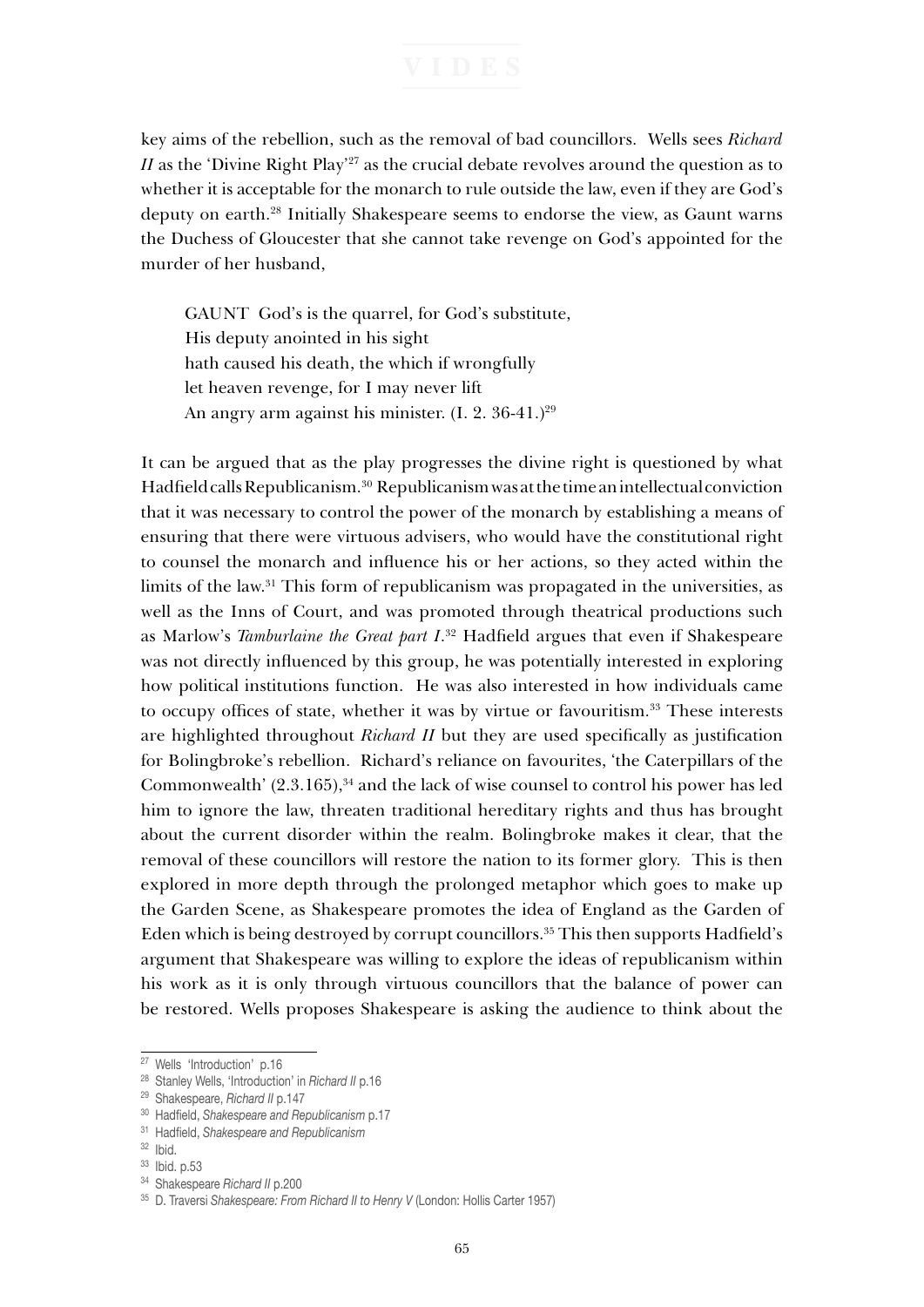nature of political authority and under what circumstances is it legitimate to resist, which is something that the Duke of York will not allow himself to  $d\rho^{36}$ . This was part of the idea being expounded at the time, that individual conscience could allow the demands of political obedience to be overturned when there was a need to carry out a higher service regarding the individual's salvation.<sup>37</sup> The papacy reinforced this message from 1570 onwards when the pope legitimized, as far as Catholics were concerned, the right to resist the monarch. This was further supported by Catholic writers such as Cardinal William Allen, who in the *Declaration of the Sentence of Sixtius V,*38 incited Roman Catholics in England to rise up against Elizabeth. Protestants were also writing about this issue of legitimacy, with the potential need to rise up against a Catholic monarch due to the continuing perceived threat of invasion from Spain. In *Richard II* it can be argued that resistance is not just about individual salvation but the nation's, thus lending plausibility to the idea that it is the nation that is the embodiment of the divine and not the monarch. Even this concept could be construed as a challenge to monarchial legitimacy or at least to the official political doctrine of the time, which was that it was a sin against God to rebel against the monarch even if it was to restore order to the realm.39

Wells suggests one of the pivotal concepts to the challenge of the divine right is that Shakespeare presents two different ideas as to what monarchical rights are based upon.40 The first idea is that the monarch is the servant of the commonwealth where their rule is assured by the common law and parliament as well as popular opinion, which is ignored at a cost. Bolan takes this view further by contrasting the attitude taken by Richard, who enslaves his people and acts if their interests are unimportant, with Bolingbroke, who recognises the need to engage with the common people and uses popular opinion to his advantage.<sup>41</sup> The other component of kinship that Shakespeare presents to his audience, is to ask them to consider the idea that kingship did not depend on God's will, but on the legal of inheritance. Gaunt's deathbed speech lends weight to this argument as Gaunt principles suggests that Richard is a landlord of the realm not its embodiment.42 'Landlord of England art thou now, not king, thy state of law is bondslave to the law.'  $(2. 1. 113.)^{43}$ 

This idea of the monarch being the servant of the commonwealth, whose rule is assured by common law is explored in more depth as an underlying theme by considering what happens when the monarch breaks this law. Bolingbroke when he rebels makes it clear from the start that his primary aim is to restore his rights,

<sup>36</sup> Wells, 'Introduction' in *Richard II* p.21

<sup>37</sup> Hadfield *Shakespeare and Republicanism* 

<sup>38</sup> Ibid

<sup>&</sup>lt;sup>39</sup> Wells 'Introduction'

<sup>40</sup> Wells 'Introduction' pp.23-24

<sup>41</sup> Robyn, Bolam. *Richard II*, *Shakespeare and the Language of the Stage* in The Cambridge Companion to Shakespeare History plays edited by Michael Hattaway (Cambridge: Cambridge University Press) p.143 p.141-158

<sup>42</sup> Shakespeare. *Richard II* 

<sup>43</sup> Ibid p.173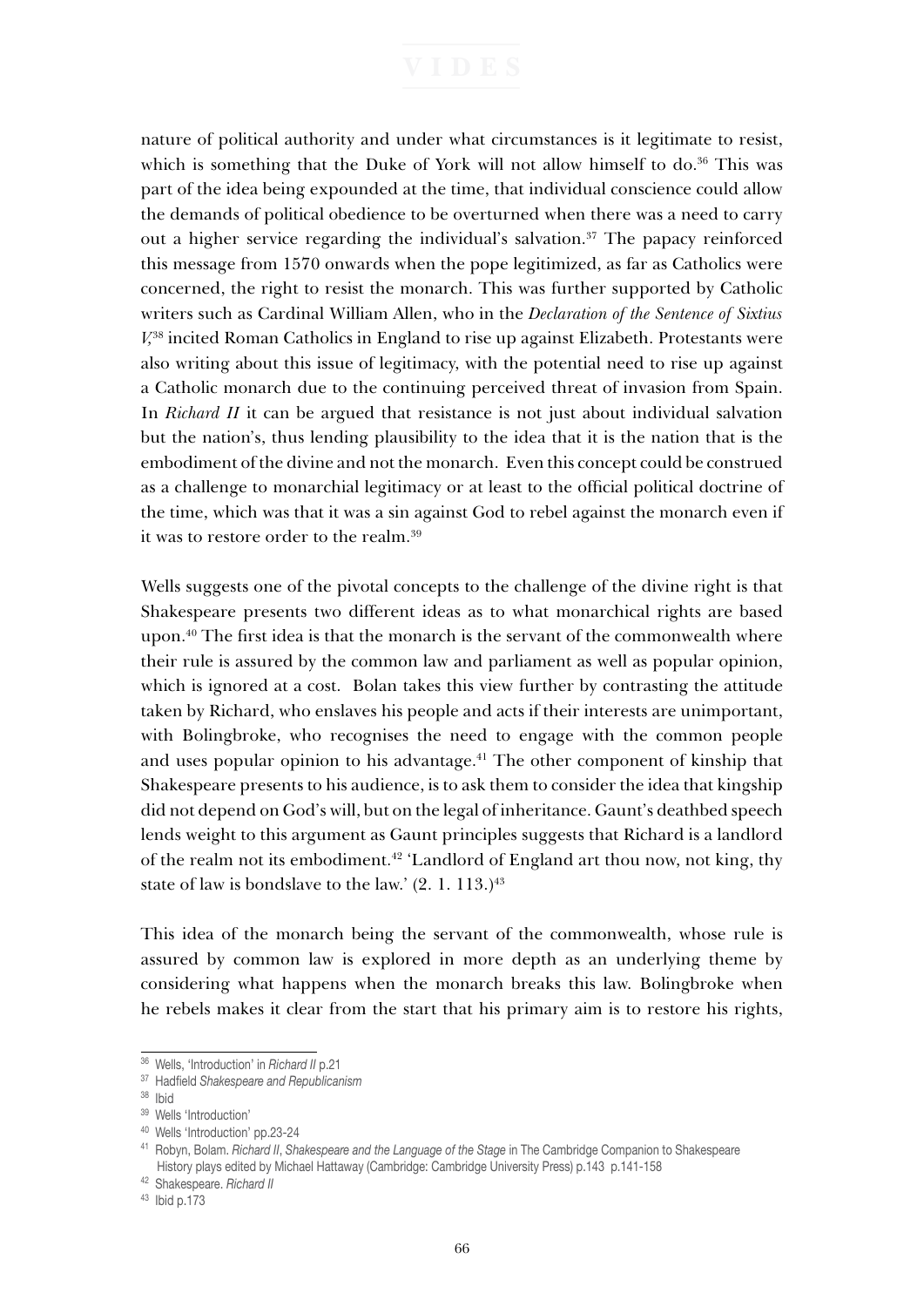which have been seized from him unlawfully. He emphasises this as justification for the rebellion when he says to the Duke of York 'a wandering vagabond, my rights and royalties plucked from my arms perforce and given away'  $(2, 3, 119-20).$ <sup>44</sup> It can be argued that Shakespeare is suggesting that there are limits to royal authority, as even the monarch's actions have to be within the bounds of the law, respecting the hereditary rights of his leading aristocrats. Ultimately Shakespeare was making political comments which was part of the counter discussion which challenged the official stance of the time, a Betts suggests: 'Every celebration of the Queen's eternal reign invited a counter discussion in which her waning authority could be more accurately represented.'45

Elizabeth's strategy, if there was one, for addressing any challenges was to carry out various stage-managed appearances as well as expecting her court to endorse her sacred image through commissioning portraits which then fed into this 'cult'.46 When discussing the 'cult of Gloriana'<sup>47</sup> there has to be clarification as to what is meant by this term. The most appropriate definition in this context seems to be that it denotes a system of inspiring devotion and worship attached to an individual.48 Elizabeth did try to control her image which can be seen by the various official proclamations such as the one in 1563 which prohibited giving 'offence'49 as well as a standardisation of her portrayal. None of these pieces of evidence seem to indicate that there was a systematic strategy by Elizabeth or her government to promote the worship of the queen, but does point to a desire on the part of her court to control the image of kingship as evidenced by the destruction of any unauthorised portraits. Doran makes the point that a more accurate way of describing this desire to promote this immortalisation instead of using the word 'cult' is that authors as well as courtiers and government officials 'commissioned and created the royal images themselves within certain prescribed limits.'50 This was to advance their own position but with some it also indicated courtly love and loyalty to the queen.<sup>51</sup> Doran's interpretation seems more plausible than any desire to promote the systematic worship of the monarchy. This interpretation does need to be treated with caution as these official representations still had legitimacy and authority and were regularly manipulated to send out the required messages to the populace, otherwise there would not have been the need for the political debate or counter culture, as exemplified by *Richard II*.

<sup>44</sup> Ibid p.198

<sup>45</sup> Hannah Betts ' "The Image of this Queen so quaynt" The Pornographic Blazon 1588-1603 ' in *Dissing Elizabeth* ed. Walker p.176 46 Rob Content, 'Fair is Foule' *Interpreting anti Elizabeth composite Portraiture in* Dissing Elizabeth: Negative Representations

of Gloriana edited by Julia Walker (London: Duke University Press 1998) pp.153-185<br><sup>47</sup> Guy, Elizabeth: *The Forgotten Years* p.345<br><sup>48</sup> Susan Doran 'Virginity. Divinity and Power' in *The Myth of Elizabeth* edited by Susa

Macmillan 2003) p.171-200<br><sup>49</sup> Strong. *Gloriana* p. 147

<sup>&</sup>lt;sup>50</sup> Doran. 'Virginity, Divinity and Power' p.192

<sup>51</sup> Ibid. p.192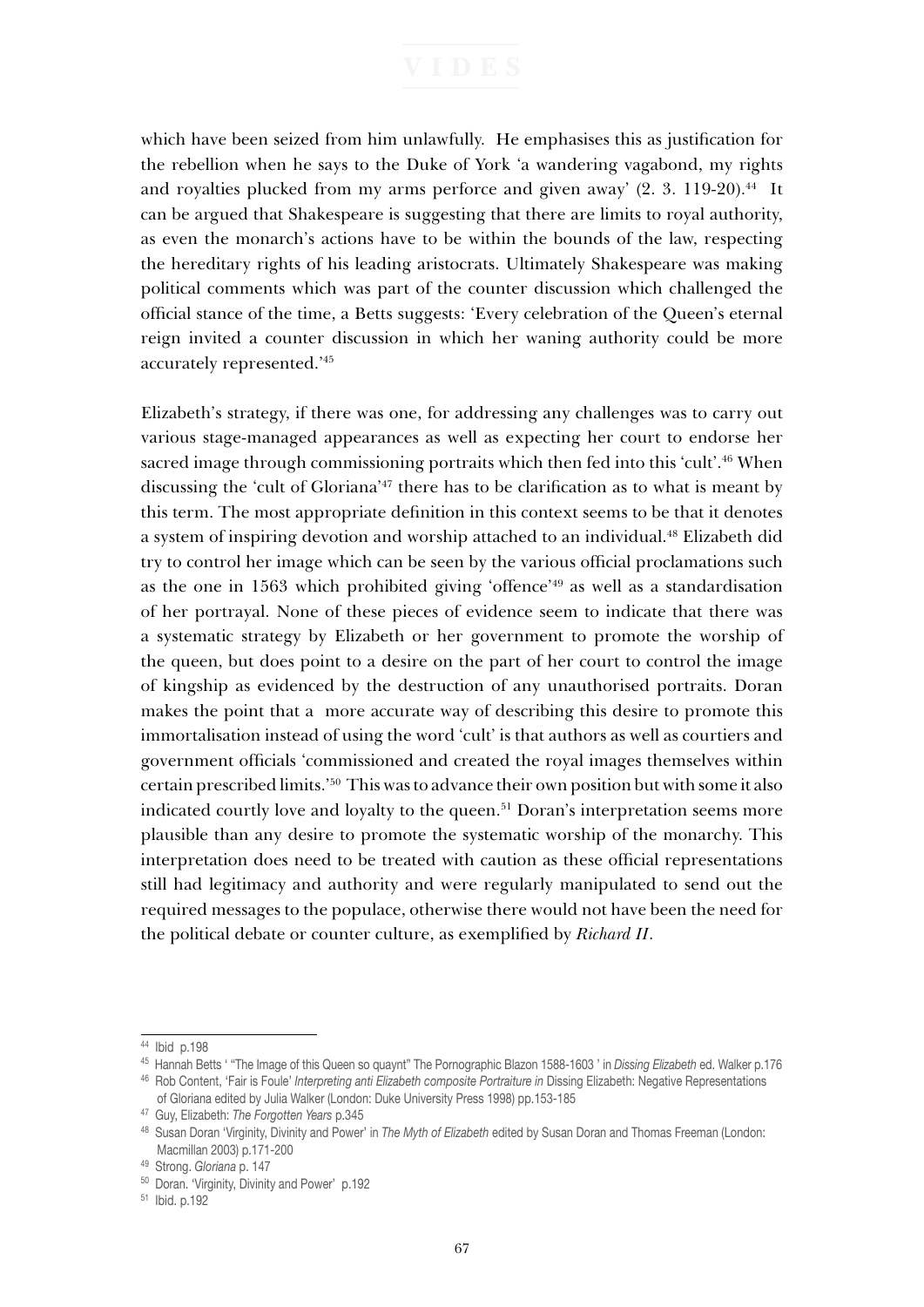Overall the presentation of monarchy to the public in *Richard II* and the *Hardwick*  portrait is different in its focus but there are some common concepts. Both highlight the immortalisation of the monarch, the recognition that even though the present incumbent is mortal the institution of monarchy is not. There are the traditional features ascribed to visual depictions of the nature of kingship which include similar types of classical symbolism used through metaphorical representations of the monarch either as a God or Goddess. Richard often alludes to himself as the Sun God, as the sun image was often linked to royalty, and Elizabeth is portrayed with symbols of Cynthia the moon goddess. This symbolism suggests that the monarch is the source of light and regeneration for the realm. Both, it can be argued, depicted the idealisation of the nation rather than the individual, so that the identity of the monarch almost becomes incidental.

One of the main challenges to this prescribed image making, was that outside the court the impact of this official imagery such as that depicted within the *Hardwick* portrait would have been limited, as Guy argues the Queen was no more than a distant name to many ordinary people.52 Elizabeth's government did try various ways of promoting and responding to any negative imagery or criticism. This included regular proclamations which were to be read out in every parish church, but this did not always occur. Sharpe suggests that despite these official messages, there were still rumours and criticism that circulated against Elizabeth especially in the last decade of her rule. There were also the beginnings of the more widespread production of commemorative medals which helped to present her image and the monarchy to a wider audience. Sharpe highlights that there was still a desire for those with money to possess images of the monarch and the medals were one of the most accessible way of obtaining her likeness.<sup>53</sup> The court also responded by predominately focused on the production of miniatures which promoted this ideal of courtly love and sacred monarchy, thus reinforcing the message that the monarch was divine. Doran highlights that all of these visual presentations would have only reached a small population especially the miniatures. The coins were an exception but she suggests any imagery on these coins would have been largely ignored.<sup>54</sup> This contrasts with *Richard II* which could have been seen by as many as a thousand people at any one time, including those who were not part of those that could afford any of the other visual representations of monarchy. Wells sees *Richard II* as Shakespeare looking to educate the audience in the practice of debating and judging the issues of the day, which he would have been able to do with these numbers.<sup>55</sup>

In the last decade of Elizabeth's reign, despite this official desire to promote the continued sacredness of monarchy it had become open to question, both politically

<sup>52</sup> Guy. *Elizabeth: The Forgotten Years* p.402

<sup>53</sup> Kevin, Sharpe. *Selling the Tudor Monarchy: Authority and Image in Sixteenth - Century England* (London: Yale University Press 2009)

<sup>54</sup> Doran 'Virginity Divinity and Power' p.19

<sup>55</sup> Wells 'Introduction'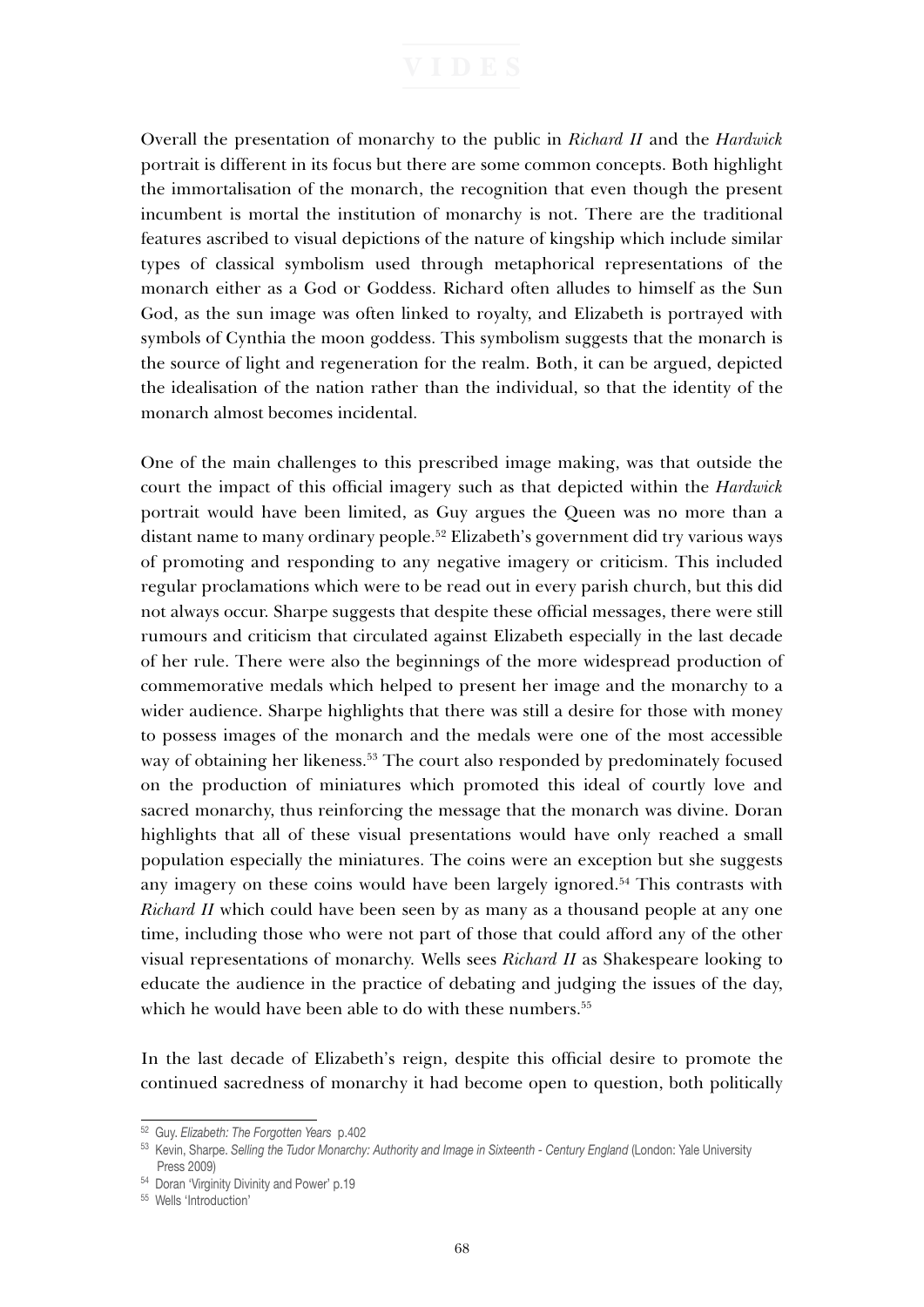and culturally. Neither of these depictions were aiming to overthrow the institution of monarchy but the chivalric and ceremonial symbolism in both exemplifies the fundamental ideological differences between these two depictions of kingship. The *Hardwick* portrait is part of this desire to hide the unpleasant truth and preserve this illusory image of the divine power of kingship, whilst *Richard II* highlights how these ceremonies and rituals hide what is truly going on within the state at the time. Shakespeare provides his audience with a different version of the nature of monarchy and it is not necessarily divine.

### **BIBLIOGRAPHY**

### **Primary source**

Shakespeare, W. *Richard II* (Oxford: Oxford University Press 2011)

### **Secondary sources**

Doran, S and Freeman, T. (eds) *The Myth of Elizabeth* (London: Macmillan 2003) 1st Edition

Hadfield, A. *Shakespeare and Republicanism* (Cambridge: Cambridge University Press 2008) 3rd Edition

Hattaway, M. (ed) *The Cambridge Companion to Shakespeare History Plays* (Cambridge: Cambridge University Press) 2nd Edition

Howard, M. *The Tudor Image* (London: Tate Gallery 1995) 1<sup>st</sup> edition

Guy J. *Elizabeth: The Forgotten Years* (Random House: Penguin Books 2016) 1st Edition

Sharpe, K. *Selling the Tudor Monarchy: Authority and Image in Sixteenth Century* (London: Yale University Press 2009) 1<sup>st</sup> Edition

Scott, J. *The Royal Portrait Image and Impact (London: Royal Collection Publications 2010)*  1st edition